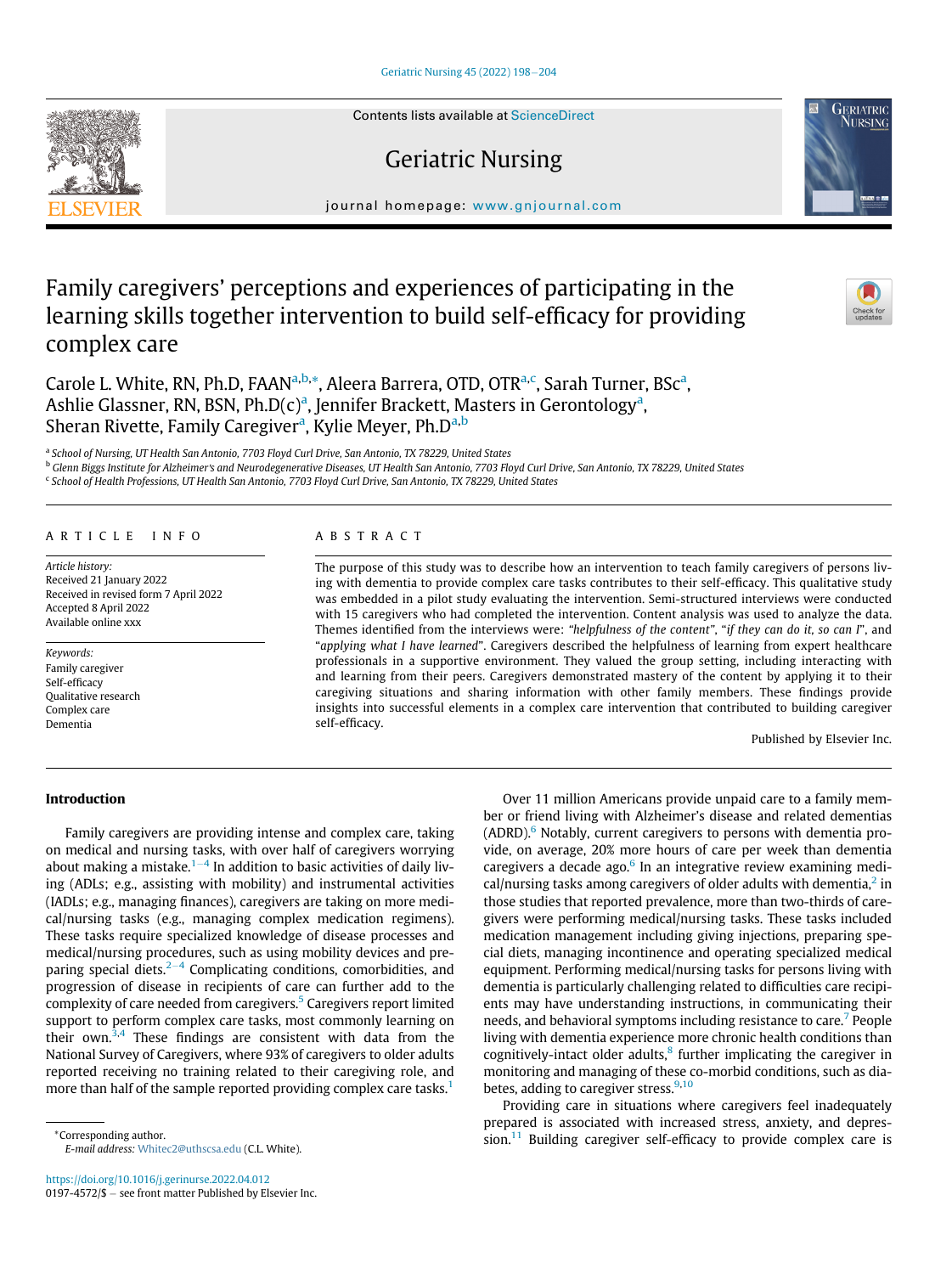important to support overall caregiver wellbeing.<sup>[12](#page-6-2)-[14](#page-6-2)</sup> Self-efficacy is defined as a person's beliefs in their ability to capably and confidently perform specific activities.<sup>[15](#page-6-3)</sup> Caregivers with a high sense of self-efficacy are more likely to view the complex care tasks as challenges to be mastered, while caregivers with low self-efficacy are more likely to perceive these tasks as strains that exceed their capabilities.<sup>[14,](#page-6-4)1</sup> Low self-efficacy is associated with increased caregiver burden, $12,16$  $12,16$ depression, $^{17}$  $^{17}$  $^{17}$  and decreased health-related quality of life.<sup>[18](#page-6-7)</sup> Importantly, self-efficacy is a modifiable attribute which can be learned and enhanced and, as such, a targeted outcome for caregiver interventions.<sup>[19](#page-6-8)</sup>

The effects of psychosocial interventions on self-efficacy were summarized in a systematic review and based on their findings, the authors concluded that self-efficacy can be modified among dementia caregivers, particularly by those interventions that involve interac-tive activities.<sup>[20](#page-6-9)</sup> While the reviewed studies did not examine interventions to build self-efficacy around complex care provision, given the positive findings for psychosocial interventions, it would be important to examine the effects of an intervention for complex care on caregiver self-efficacy. The findings from a recent integrative review on complex care tasks provided by caregivers of persons living with dementia, taken together with the national data on caregivers providing complex care, emphasizes the need for interventions that support caregivers in providing complex care tasks.

Based on the lack of interventions focused on caregiver selfefficacy in the context of performing basic care and medical/nursing tasks for persons living with dementia, we developed and tested an intervention, 'Learning Skills Together'. The objective of this study is to describe the caregivers' experiences with and perceptions of the intervention to build our understanding of how the complex care intervention may contribute to building self-efficacy.

#### Methods

#### Study design

This qualitative descriptive study was embedded in a pilot clinical trial to evaluate the effects of the Learning Skills Together (LST) inter-vention on caregiver self-efficacy.<sup>[21](#page-6-10)</sup> The Institutional Review Board (IRB) approved all study procedures. The study requirement for written consent was waived by the IRB but all participants were provided with verbal and written information about the project and verbal consent was obtained.

#### Learning skills together intervention

A team of health care professionals, including nursing, occupational therapy, speech-language pathology, gerontology, nutrition, and dental hygiene, developed the psych-educational program for family caregivers. In designing the intervention, consideration was given to the nursing/medical care tasks caregivers reported performing most frequently and/or the tasks reported as difficult in the Home Alone Report.<sup>[4](#page-5-4)</sup> The context considers care for a person living with dementia in mid-stage, where caregivers are taking on more care and where communication difficulties and disruptive behaviors increase the challenges around complex care provision. For example, the care recipient may be unable communicate swallowing difficulties and assisting with feeding, an ADL, also includes identifying swallowing difficulties and preparing a special diet or using behavioral clues to identify pain and determine the cause and treatment (e.g., urinary tract infections). Modules provide interactive content on behavioral challenges, communication, home safety, transfers including the use of durable equipment, swallowing and nutrition, managing incontinence, oral hygiene, medication administration, and monitoring co-morbidities including pain. Five principles: safety, hygiene, comfort, dignity, and independence, underpin the intervention content. The intervention was initially delivered as a 5 h in-person workshop. An initial evaluation of this format showed that the intervention was feasi-ble and caregivers reported high satisfaction.<sup>[22](#page-6-11)</sup> With COVID-19 and the need for social distancing, we transitioned the in-person workshop to an online, 4-session synchronous intervention. Both the in-person and online versions of the intervention were led by the interprofessional team who designed the modules. In the inperson version, there was time built into the intervention for caregivers to practice performing some of the complex care tasks whereas in the online version we had caregivers practice skills at home and report back or, for example, bring medication lists for discussion. The online sessions were provided over two weeks, with a booster follow-up five to six weeks later, all delivered synchronously over Zoom. In this online version, four sources that lead to self-efficacy as identified in Bandura's self- efficacy theory  $15$  were deliberately incorporated into the content and delivery of the intervention as mechanisms for behavior change (see [Table 1](#page-1-0)). For example, the modules included case studies for interactive discussion, vignettes of caregivers discussing certain aspects of complex care, and goal-setting that supported caregiver mastery. Caregivers were also provided with homework where they could practice what they were learning and personalize it to their own situation.

#### <span id="page-1-0"></span>Table 1

Activities integrated into Learning Skills Together (LST) intervention targeting specific mechanisms for building self-efficacy.

|                                                                                                                                                                                    | Mastery   | Modeling | Coaching and<br>Feedback | Emotional<br>State |
|------------------------------------------------------------------------------------------------------------------------------------------------------------------------------------|-----------|----------|--------------------------|--------------------|
| Activities                                                                                                                                                                         |           |          |                          |                    |
| Development of goals that caregiver wished to achieve                                                                                                                              |           |          |                          |                    |
| Lecture content about complex care taught by experts                                                                                                                               |           | X        |                          |                    |
| Group activities to reinforce learning and to access feedback (e.g.,<br>identify fall risk in an illustration)                                                                     | $\lambda$ | X        | x                        |                    |
| Peer demonstration of problem-solving approaches and strategies<br>during group discussion of case studies, including opportunity<br>to provide and receive feedback on strategies |           | x        | x                        |                    |
| Suggested assignments to practice implementing skills and fol-<br>low-up opportunities to discuss (e.g., monitoring hydration)                                                     | x         | X        | X                        |                    |
| Creating interactive environment where caregivers felt safe and<br>comfortable to share and ask questions                                                                          |           |          |                          | X                  |
| Information about self-care integrated into content                                                                                                                                |           |          |                          | X                  |
|                                                                                                                                                                                    |           |          |                          |                    |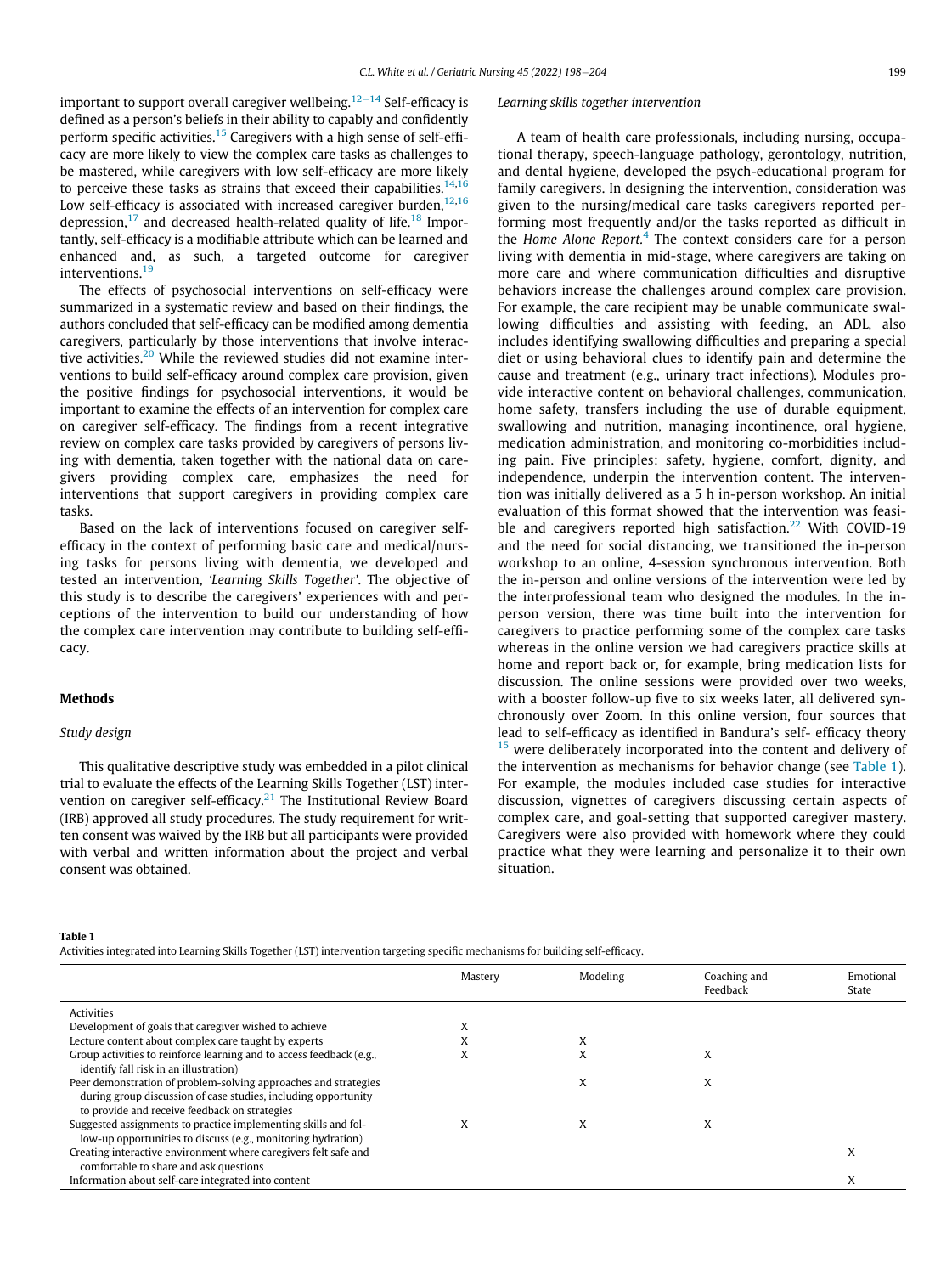## Participants and procedures

Participants were family caregivers of persons living with dementia. They were recruited from community-based and clinical settings. To be eligible for participation in the LST intervention study and subsequently the semi-structured interviews, participants were: (i) a family member/friend of an individual living with ADRD who had received a diagnosis from a physician (self-report by caregiver), (ii) caring for individual with mid-stage dementia as identified as a score between 4 and 6 on the Global Deterioration Scale, $^{23}$  $^{23}$  $^{23}$  (iii) aged 18 years or older, (iv) providing complex care as defined by assistance with at least two instrumental activities of daily living or one activity of daily living, and (v) not paid to provide care. Following completion of the intervention, caregivers were invited to participate in a semi-structured interview.

In the month after completing the LST and final data collection, we invited participants to take part in a semi-structured individual interview. We used purposive sampling to ensure diversity in gender, kin relationship, and ethnicity. For example, when there were 3 women who had completed LST, we invited the first two women to participate and then waited until there was a male participant to invite. All 15 participants who were approached agreed to the interview. An interview guide was developed by the interprofessional team with experience in family caregiving, including nursing, gerontology, and occupational therapy. Interview questions were designed to elicit caregivers' experiences with the intervention components and strategies they are able to apply, as well as the delivery format (see Supplemental Table S1). All interviews were conducted by a doctoral student, with supervision from a researcher, via Zoom software and were audio-recorded with participant permission. Interviews were transcribed verbatim using transcription software.

## Data analysis

The data analysis was conducted by members of the study team which included a nurse, occupational therapist, family caregiver, and gerontologist. Content analysis was used to analyze the transcribed data, with comparison across interviews. $^{24}$  $^{24}$  $^{24}$  To begin, each member of the analysis team independently reviewed the first transcript and began to assign codes to the text. Team members met to review the first transcript together and to generate the list of codes using both a deductive and inductive coding approach. The codes were discussed among the team members until we researched a consensus on the initial codes and the meaning of each code. Following this initial

## <span id="page-2-0"></span>Table 2

Caregiver characteristics.

coding session, each transcript was independently reviewed by two team members who then presented their coding to the team for clarification and additional coding. The process was iterative with new codes integrated into the original list during the analysis. The team then reviewed and grouped the codes into themes, using Bandura's theory of self-efficacy  $15$  as a guiding framework. Saturation of the themes was reached with the 15 interviews. Credibility was enhanced through the inclusion of a family caregiver who brought her expert knowledge to the analysis of the data as well as team members representing different professions who provide service and education to support family caregivers.

## Results

The mean age of the 15 caregivers who participated in this study was 66 +/- 14 years, 73% were female, 60% were non-Hispanic white and 40% self-reported Hispanic ethnicity. The majority were spousal caregivers (67%), followed by adult children (20%) and 2 caregivers reported other relationships. Most had been providing care for at least 3 years. [Table 2](#page-2-0) provides detailed information on the 15 individual caregivers. Interviews were held between 2 and 5 weeks after completion of the intervention and lasted between 25 and 45 min.

The following themes and sub-themes were identified from the interviews: (1) helpfulness of the content, (1a) expertise in the delivery of the content, (1b) environment for learning, (1c) validation of my caregiving; (2) if they can do it, so can I, (2a) receiving feedback from other caregivers, (2b) giving feedback to other caregivers, 2c) emotional support from other caregivers; (3) applying what I am learning, (3a) setting goals and achieving them, (3b) sharing information with others. Fig. 2 shows the themes and sub-themes, mapped to the four sources of self-efficacy.<sup>[15](#page-6-3)</sup>

## 1. "Helpfulness of the Content"

Consistent across interviews, caregivers described the helpfulness of the content in building their confidence around complex care provision, which included expertise in the delivery, environment for learning, and the validation of their caregiving. Most caregivers had been providing care for between 3 and 5 years and with the progression of the disease, they were taking on more care tasks and were concerned about performing these tasks. "The helpfulness of the content...a lot of stuff that I really wanted to know about and didn't know...it was very helpful." (CG3) Although all modules were referenced during at least one of the interviews, caregivers consistently

|                 | Gender | Age | <b>Marital Status</b> | Race/Ethnicity | <b>Education Level</b> | <b>Employment Status</b> | Recipient<br>of care | Years of<br>Caregiving | Number<br>of ADLs* | Number<br>of IADLs* |
|-----------------|--------|-----|-----------------------|----------------|------------------------|--------------------------|----------------------|------------------------|--------------------|---------------------|
| CG1             | Female | 28  | Single                | Hispanic       | College                | Working                  | Grandmother          | $3-5$ years            | 6                  | 9                   |
| CG2             | Female | 62  | Married               | Hispanic       | Some college           | Working                  | Father               | $>5$ years             | 6                  | 9                   |
| CG3             | Male   | 72  | Married               | White          | College                | Retired                  | Wife                 | 1 to 3 years           |                    | 3                   |
| CG4             | Female | 59  | Widowed               | White          | College                | Unemployed               | Friend               | $<$ 1 year             | 3                  | 6                   |
| CG <sub>5</sub> | Male   | 77  | Married               | White          | Post-graduate degree   | Retired                  | Wife                 | $3-5$ years            | $\mathcal{D}$      |                     |
| CG <sub>6</sub> | Female | 77  | Married               | White          | Some college           | Retired                  | Husband              | $3-5$ years            |                    | 6                   |
| CG7             | Male   | 78  | Married               | White          | Post-graduate degree   | Retired                  | Wife                 | $>3-5$ years           | 6                  | 9                   |
| CG8             | Male   | 68  | Married               | White          | Post-graduate degree   | Part-time                | Wife                 | $>5$ years             | C                  |                     |
| CG <sub>9</sub> | Female | 47  | Married               | Hispanic       | Post-graduate degree   | Unemployed               | Mother               | 1 to 3 years           | 6                  | 9                   |
| CG10            | Female | 58  | Married               | Hispanic       | Post-graduate degree   | Retired                  | Mother               | 3 to 5 years           | 6                  | 9                   |
| CG11            | Female | 77  | Married               | White          | High School            | Retired                  | Husband              | $>5$ years             | C.                 | 9                   |
| CG12            | Female | 76  | Married               | White          | High School            | Retired                  | Husband              | 3 to 5 years           |                    |                     |
| CG13            | Female | 65  | Married               | Hispanic       | College                | Retired                  | Husband              | $>5$ years             |                    |                     |
| CG14            | Female | 73  | Married               | White          | College                | Retired                  | Husband              | 3 to 5 years           | 5                  |                     |
| CG15            | Female | 76  | Married               | Hispanic       | Post-graduate degree   | Retired                  | Husband              | 1 to 3 years           | 4                  | $\Omega$            |

\*Number of Activities of Daily Living (ADLs) out of a possible 6 that caregivers performed; number of Instrumental Activities of Daily Living (IADLs) out of a possible 9 that caregivers performed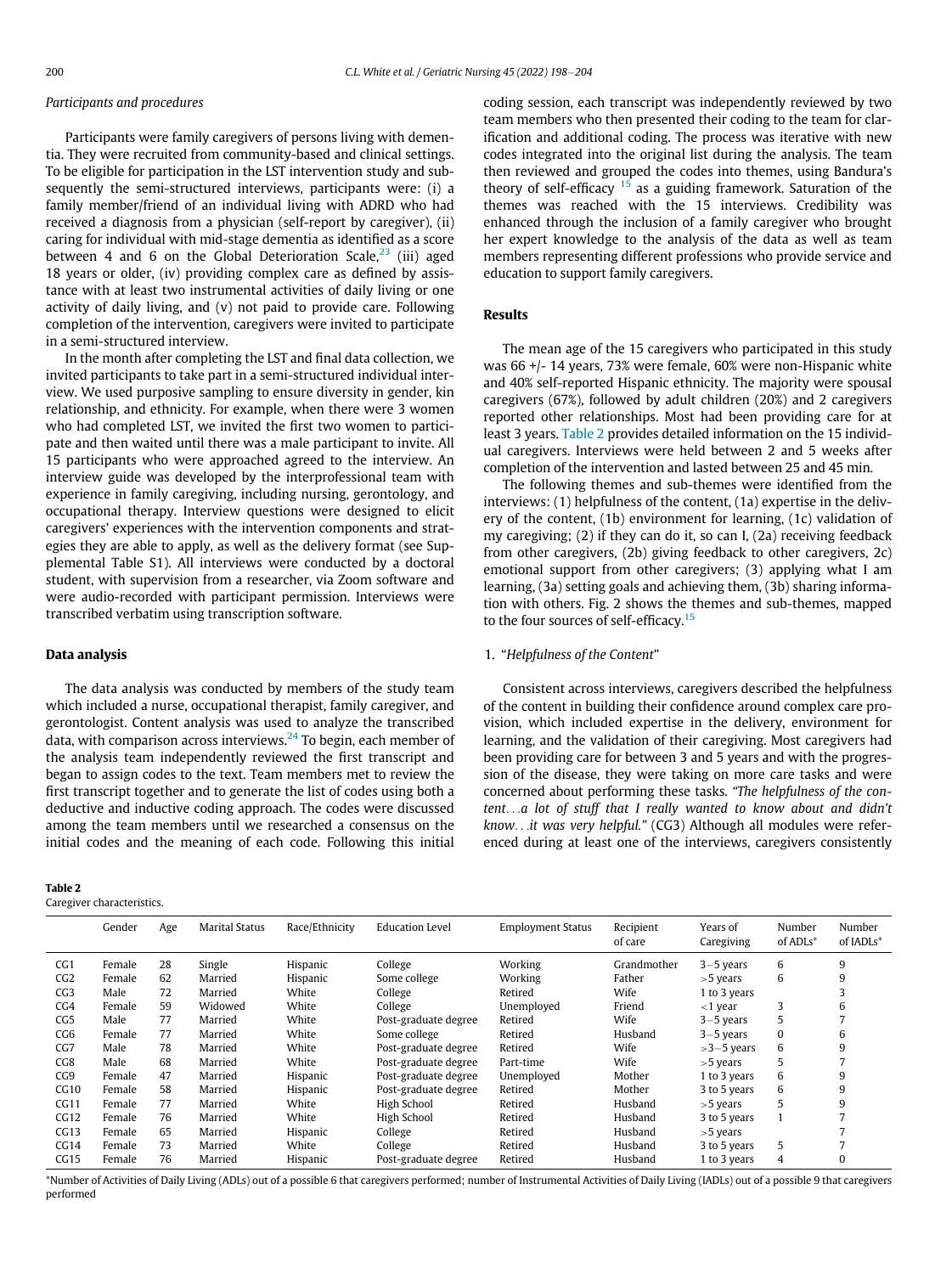commented on the importance of modules that addressed challenging behaviors, home safety, transfers, medications, and managing incontinence as information they needed to provide care. Several caregivers commented specifically on safely transferring the recipient of care. "Taking the person from a sitting position to standing up and knowing what to do, and the bathing the safety precautions for bathing. So, to me, that was very helpful because I didn't know anything about it." (CG6) A spousal caregiver discussed her concerns before enrolling in the intervention and how what she had learned helped to reduce her stress, "How am I going to deal with my husband? How can I keep him at home? I'm not a nurse, wasn't trained to be a nurse, didn't want to be a nurse. But I knew I needed some basics, to where I could extend the time that we're here at home. After taking this class, it was that instant, I can do this. I'm so grateful because I can sleep a little bit better, that those stressors have lessened quite a bit." (CG13)

- a. Expertise in the delivery of the content. Caregivers commented on the opportunity to learn from and interact with a team of health care professionals. "I don't feel as anxious as I was, you know, just a few months ago. And I think hearing from professionals who are experts in their areas, the course, has a lot to do with it. So I just feel, I think my competence is, it's night and day." (CG9) Although you can look up some of the material on the internet, caregivers commented on the importance of the discussion that was part of the intervention. "And just because I could look something up on the web, it's not sufficient. I have to have that person to person, ask questions and there were experts that could help me. Like when we talked about swallowing, we can extend more on questions like well, what if and what if and what if?" (CG10)
- b. Environment for learning. Across interviews, caregivers described an environment that enhanced their learning, with material presented in a way that supported their learning. "I felt, I felt very comfortable. They got it across very simple, in plain language, it was easy to understand. And it was great having all these different experts like nurses, the therapists, nutrition, that was very important." (CG2) Caregivers also highlighted the materials that accompanied each module and reinforced what they were learning including the case studies and videos. "I saw it presented in the class and then I watched the video again after to use the gait belt to get my husband up. I tried and I could do it." (CG14)
- c. Validation of my caregiving. Caregivers described that validation of the care they were providing gave them more confidence. "It allowed me to reflect on the care I am providing, how I have progressed. And it gave me a little more reassurance and confidence that I am doing something right and ways to improve." (CG7) They also learned how to modify the care they are providing to address the changing needs of their family member. "This is, this is no longer something he can do on his own [managing his medications]. So we do it together. I suggested to him, why don't we sit at the table and do it together. I am gonna sit next to him. Well, so that's what we're doing now." (CG6)
- 2 "If they can do it, so can I"

Caregivers appreciated the group setting and felt that this format enhanced their learning and their confidence. Sub-themes that related to this social persuasion or modelling included the interaction with other caregivers in receiving from giving feedback as well as the emotional support they received from the group. "No, it helped very much. It made me feel I wasn't alone and I realized, if they can do it, so can I." (CG15) It was validating to know that other caregivers share similar concerns and worries about providing complex care but also reassuring when they heard success stories from their peers. "And the reason I like the group format is because I feel I feel so alone as it is. So being with other people and listening to them and hearing things that they have been able to do or have tried, I find that helpful, I guess. Everyone sharing I think is very helpful, very much so." (CG6)

- a. Receiving feedback from other caregivers. Caregivers valued the feedback from other caregivers. "It was good getting feedback from the others too, from their own personal experiences." (CG5) They also reported that they learned from the questions of other caregivers, bringing up situations they maybe had not encountered as well as things they had tried that worked or did not work. "There are those that have been doing this longer and the sharing of what they're doing or not doing, you know, so I felt that was really good." (CG13)
- b. Giving feedback to other caregivers. In addition to receiving feedback, caregivers wanted to be able to share their experiences with other caregivers. Participants found being able to provide feedback enhanced their own confidence in the care they are providing. "I like the group because they may highlight something that I might forget or not acknowledge but it also helps me to be able to give them a suggestion or advice from what I have learned. This is how I handle it, you know, you might want to try it." (CG10) They appreciated the interaction with other caregivers. "There was an opportunity for interaction, and I felt, I felt like being able to contribute some of the things that I have learned and were important to me." (CG5)
- c. Emotional support from other caregivers. Caregivers described the environment as supportive to their leaning and were able to give and receive support from their peers. "A group like this kind of lets us all unload and I want to be able to give support to the other people in the group." (CG11) They described and were appreciative of getting to know other caregivers in their cohort and the support they felt was there. "I really felt that I had friends that I really could call if I was stressing too bad. And that helps and gives you confidence." (CG12) The comparison with other caregivers and knowing they were not the only ones who were learning to provide complex care supported their learning. "But it's always nice to know that you're not the only one sitting out there going, well am I the only one who doesn't know this. It makes it easier on you. Because you see there are other people facing the same things that you are facing."  $(CG3)$
- 3. "Applying what I am learning"

Being able to apply what they learned during the LST intervention was important to building caregiver confidence. Subthemes related to the application included setting goals and achieving them and sharing the information with others. "It's not that I wasn't confident before, but I am applying what I am learning now. There's a different tone, like I know how to do it and I know I can do it. Not necessarily what's best in every situation but I know more and am bringing it to the care of my grandmother and it has helped in my situation." (CG1) They recognized the changing care environment and feeling better equipped to deal with it. "I just feel a little more confident. You know, because I know more. And the more the more you know, the more confident you are and the better you are to, to cope with the challenges that change and present themselves every day." (CG7)

a. Setting goals and achieving them. Caregivers reported that setting goals and successfully accomplishing them built their confidence. "One of my goals was as, as he progresses and gets worse, the environment that we're going to need to create here at home and I know how to do it now and am already being able to make some changes." (CG6) Another caregiver described her goal to learn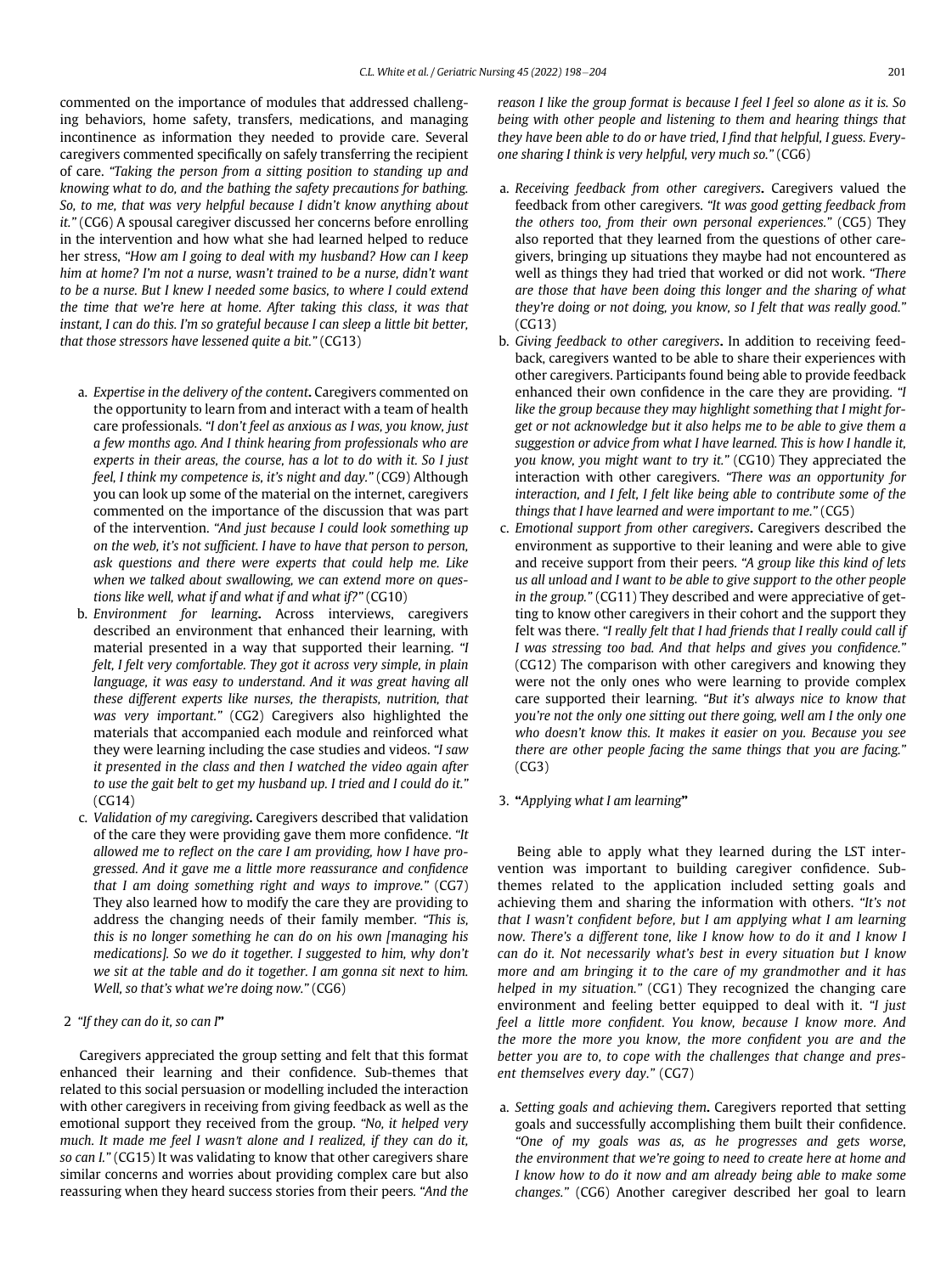about transfers. "And my goal was to know about transfers and that belt was, oh, it was another aha moment." (CG13)

b. Sharing the information with others. Caregivers described being able to pass on what they learned with other people involved in the care of their family member and they felt that being able to share the information increased their confidence for complex care tasks. "What I ended up doing was I ended up sharing it with my family. It empowered me to be like, okay, I feel confident enough to be able to share this with them. And they also get to learn. So it's kind of a win, win." (CG1) Another caregiver described feeling confident to share the information with a home aide. "Very much, very much it has increased my confidence and I'm trying to figure out a way to maybe extend this to the lady that comes to help." (CG10) A male spouse described having his son come over and practice the transfer belt with him so they both would know how to use this for his wife. "I had my son come over and I was able to practice using the belt with him so that I now know we can both be comfortable to use this." (CG8)

#### Online delivery of intervention

Within the guide, we also asked caregivers to comment on how they thought participating in an online delivery of the intervention impacted their learning. Most caregivers appreciated the convenience of an online program. "It was great for me because I really can't leave my husband that long. Or at least I'm not comfortable doing that. And so Zoom has just been awesome for that." (CG6) Caregivers commented that the case studies and having the chance to report back to the group enhanced their learning within an online environment. Several caregivers commented that content such as managing equipment may have been better in person. One caregiver requested that we develop a video that shows in more detail how to safely use a transfer belt. Finally, a comment from several caregivers is that it would be helpful to have more content provided ahead of the synchronous class so that they were better prepared for discussion during the class time.

## Discussion

Caregivers manage increasingly complex care as the dementia of the care recipient progresses yet receive limited training to under-take these complex care tasks.<sup>[1](#page-5-0),[3](#page-5-3)[,4](#page-5-4)</sup> Caregivers worry about making mistakes, with low confidence with complex care tasks contributing to feelings of stress, anxiety, and guilt.<sup>[2](#page-5-1)</sup> Skill-based interventions have been shown to improve self-efficacy $20$  and have been found to be superior to education alone.<sup>[25](#page-6-14)</sup> Yet support caregivers' need for

complex care training have been focused on delivery of information alone.<sup>[26,](#page-6-15)[27](#page-6-16)</sup> The results reported here provide insight into how this psycho-educational intervention may contribute to self-efficacy among caregivers for complex care provision.

Self-efficacy is the strength of one's belief in being able to com-plete specific tasks or behaviors.<sup>[15](#page-6-3)</sup> Confidence or belief in the ability to perform specific task predicts the performance of those behaviors and tasks. Coaching in self-efficacy is important as it has been shown to improve health and well-being for family caregivers of persons liv-ing with dementia.<sup>[12](#page-6-2),[18](#page-6-7),[28,](#page-6-17)[29](#page-6-18)</sup> Four sources of self-efficacy: mastery, modeling, coaching and feedback, and emotional state,<sup>[15](#page-6-3)</sup> provided a guiding framework for the 3 themes and 8 sub-themes identified from the semi-structured interviews [\(Fig. 1](#page-4-0)).

Mastery or performance outcomes is an influential source of self-efficacy,<sup>[15](#page-6-3)</sup> with strong efficacy expectations developed through the successful completion of specific tasks, in this case complex care provision. Lee and colleagues, in an integrative review of care tasks undertaken by family caregivers, reported that family caregivers find these tasks difficult and challenging, and require support from healthcare professionals to master these tasks.<sup>[2](#page-5-1)</sup> Having caregivers develop goals and, in turn, achieve those goals led to self-efficacy. Homework was built into each session where caregivers had the opportunity to practice and master the specific complex care tasks. The theme "applying what I am learning" demonstrated the caregiver's mastery of the caregiving tasks. Caregivers described setting goals and achieving them, for example mastering the use of the transfer belt. Furthermore, their mastery was demonstrated in sharing the information with other family members and professional care assistants.

The group format for LST targeted the modelling domain in building self-efficacy. While caregivers described learning from experts, they consistently valued learning from their peers. Hearing their peers describe successful performance raised their expectations that they could also master comparable complex care tasks, "if they can do it, so can I". Caregivers commented positively on learning from other caregivers, receiving and giving feedback which contributed to their self-efficacy. Samia et al. conducted a qualitative study to understand caregiver training needs in a program designed to build caregiver self-efficacy.<sup>[30](#page-6-19)</sup> Caregivers consistently emphasized the importance of group training, opportunities to interact with other caregivers, and the wealth of information available from their peer caregivers.

Caregivers of older adults with dementia identified the need for more and better structured information, training and support from healthcare professionals.<sup>[4](#page-5-4)</sup> In the current study, caregivers described the "helpfulness of the content" and valued the feedback they received from the experts. Coaching and feedback was used through-out the

<span id="page-4-0"></span>

Fig. 1. Themes and sub themes mapped to elements of Bandura's self-efficacy theory.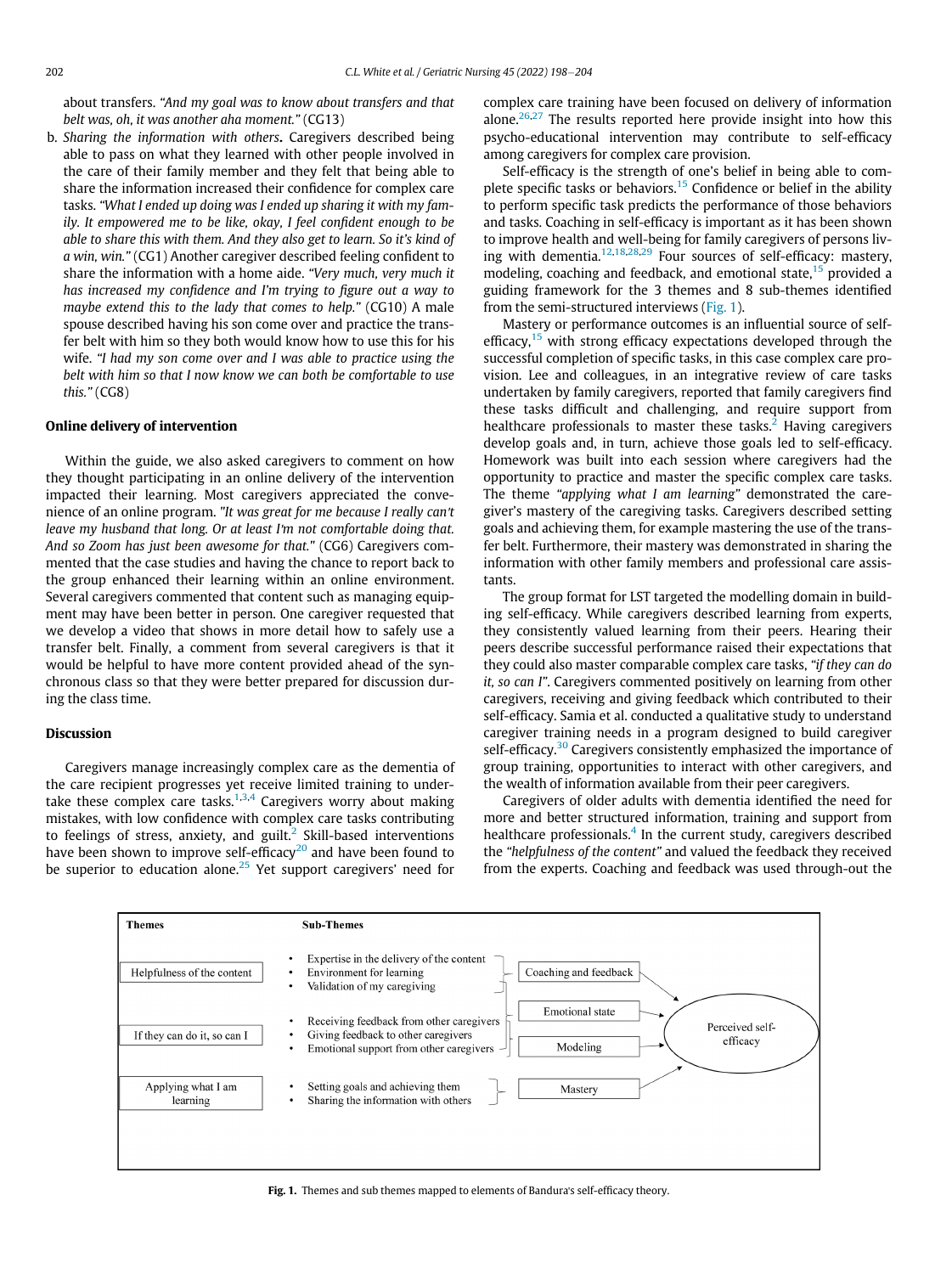intervention to support self-efficacy, including group activities designed so that caregivers could succeed and case studies, similar to situations caregivers may be facing in caring for a person with midstage dementia. Furthermore, caregivers described validation of their previous caregiving experiences as building their confidence. Similarly, Soroka et al., examining caregiver confidence with end-of-life care, reported that prior experiences and validation of their caregiving increased mastery for new tasks around supporting their family member.<sup>[31](#page-6-20)</sup> They commented on the importance of supportive feedback from their peers as well as the experts.

A supportive environment for learning that considers the emotional state is essential for building self-efficacy. Caregivers described the supportive "environment for learning", that included support from their peer caregivers. Intentional time was built into the intervention to facilitate communication among caregivers and to consider their individual learning and self-care needs. Although there was not a module focused specifically on self-care, it was built into each of the modules. In examining how the Care Ecosystem Model promotes self-efficacy among caregivers, $32$  the investigators reported that providing personalized strategies and suggestions targeted to the caregiver's specific needs may have contributed to feelings of competence. Other investigators have also discussed the importance of therapeutic interventions as a means of enhancing caregiver confidence.[28](#page-6-17)[,33](#page-6-22)

Related to the pandemic, the delivery format was transitioned to an online delivery. We were concerned that the format would continue to support learning complex care tasks and results of the quantitative data reported elsewhere $^{21}$  $^{21}$  $^{21}$  support the effectiveness of the virtual delivery. Caregivers in this study reported satisfaction with the online intervention and expressed increased confidence in performing complex care tasks. The results from two systematic reviews show a positive impact of online caregiver interventions, particularly when they are tailored to caregiver needs and multi-dimensional, such as including opportunities to practice skills and discuss with other caregivers.  $34,35$  $34,35$  $34,35$  In-person events may be difficult for family caregivers to attend related to their caregiving responsibilities. Furthermore, their reach is limited to family caregivers within certain geographical areas and are usually not accessible to caregivers in rural areas.<sup>[36](#page-6-25)[,37](#page-6-26)</sup>

#### Limitations

<span id="page-5-3"></span><span id="page-5-1"></span><span id="page-5-0"></span>The sample represents 15 participants from the LST intervention clinical trial. The sample represents those agreeing to participate in a clinical trial and as such may represent caregivers who already feel sufficiently confident about their abilities and wanted to learn more. As the intervention was delivered online through Zoom, we were able to include both rural and urban family caregivers. The online delivery, however, limits the sample to family caregivers who have access to and are able to utilize technology to find information about caregiving. Their perceptions of the intervention and self-efficacy may not reflect those caregivers who are unable to utilize technology.

#### <span id="page-5-4"></span><span id="page-5-2"></span>Conclusions and implications

<span id="page-5-8"></span><span id="page-5-7"></span><span id="page-5-6"></span><span id="page-5-5"></span>There is growing evidence for self-efficacy as a mediator in sup-porting caregiver well-being.<sup>[29](#page-6-18)</sup> Yet little research exists on how best to build self-efficacy for complex care provision among family caregivers. The strategies used here to build self-efficacy and the support for sources of self-efficacy identified from the semi-structured interviews can serve as examples that can be included in other interventions to enhance self-efficacy. Caregivers emphasized the value of the group mode of delivery which can be a more cost-effective approach to intervention delivery and also enhanced caregiver self-efficacy. Implications for practice from the results reported here underscore the need for healthcare professionals to recognize the role that caregivers take on in providing complex care and to systematically assess caregiver knowledge and confidence in performing this care. The Caregiver Advise, Record, Enable (CARE) Act requires provision of education and instruction of medical/nursing tasks prior to hospital discharge.<sup>[38](#page-6-27)</sup> There is a need for health professionals in the community to also recognize and support the training needs of family caregivers of persons living with dementia. Future research is needed to examine the sustainability of self-efficacy, whether it translates into better outcomes for persons living with dementia, and the effectiveness of delivering the intervention within a community setting.

## Funding

The project described was supported by the National Institutes on Aging and National Center for Advancing Translational Sciences, National Institutes of Health, through Grant TL1 TR002647 (awarded to K. Meyer), 5P30AG064200-02 (through the Emory University Center on Dementia Caregiving Mastery, awarded to C. White) and P30AG066546 (South Texas Alzheimer's Disease Research Center, C. White receives funding through this award). The content is solely the responsibility of the authors and does not necessarily represent the official views of the NIH.

## Ethical approval

Ethics approval was obtained from UT Health San Antonio Institutional Review Board; Protocol: HSC20200410E

#### Declaration of Competing Interest

The author(s) declare no potential conflicts of interest with respect to the research, authorship, and/or publication of this article.

#### Supplementary materials

Supplementary material associated with this article can be found in the online version at [doi:10.1016/j.gerinurse.2022.04.012.](https://doi.org/10.1016/j.gerinurse.2022.04.012)

#### References

- 1. Burgdorf J, Roth DL, Riffin C, et al. Factors associated with receipt of training among caregivers of older adults. JAMA Intern Med. 2019;179(6):833–835. [https://doi.org/](https://doi.org/10.1001/jamainternmed.2018.8694) [10.1001/jamainternmed.2018.8694.](https://doi.org/10.1001/jamainternmed.2018.8694)
- 2. Lee M, Ryoo JH, Campbell C, et al. Exploring the challenges of medical/nursing tasks in home care experienced by caregivers of older adults with dementia: An integrative review. J Clin Nurs. 2019;28(23-24):4177–4189. [https://doi.org/10.1111/](https://doi.org/10.1111/jocn.15007) [jocn.15007.](https://doi.org/10.1111/jocn.15007)
- 3. Reinhard S, Levine C, Samis S. Home Alone: Family Caregivers Providing Complex Chronic Care. 2012. [https://www.aarp.org/content/dam/aarp/research/public\\_poli](https://www.aarp.org/content/dam/aarp/research/public_policy_institute/health/home-alone-family-caregivers-providing-complex-chronic-care-rev-AARP-ppi-health.pdf)[cy\\_institute/health/home-alone-family-caregivers-providing-complex-chronic](https://www.aarp.org/content/dam/aarp/research/public_policy_institute/health/home-alone-family-caregivers-providing-complex-chronic-care-rev-AARP-ppi-health.pdf)[care-rev-AARP-ppi-health.pdf.](https://www.aarp.org/content/dam/aarp/research/public_policy_institute/health/home-alone-family-caregivers-providing-complex-chronic-care-rev-AARP-ppi-health.pdf)
- 4. Reinhard SC, Young HM, Levine C, et al. Home Alone Revisted: Family Caregivers Providing Complex Care. 2019. [https://www.aarp.org/content/dam/aarp/ppi/2019/04/](https://www.aarp.org/content/dam/aarp/ppi/2019/04/home-alone-revisited-family-caregivers-providing-complex-care.pdf) [home-alone-revisited-family-caregivers-providing-complex-care.pdf](https://www.aarp.org/content/dam/aarp/ppi/2019/04/home-alone-revisited-family-caregivers-providing-complex-care.pdf).
- 5. Kuluski K, Peckham A, Gill A, et al. You've got to look after yourself, to be able to look after them" a qualitative study of the unmet needs of caregivers of community based primary health care patients. BMC Geriatr. 2018;18(1):275. [https://doi.org/](https://doi.org/10.1186/s12877-018-0962-5) [10.1186/s12877-018-0962-5](https://doi.org/10.1186/s12877-018-0962-5).
- 6. Alzheimer's disease facts and figures. Alzheimers Dement. 2021;17(3):327–406. [https://doi.org/10.1002/alz.12328.](https://doi.org/10.1002/alz.12328)
- 7. Fauth EB, Femia EE, Zarit SH. Resistiveness to care during assistance with activities of daily living in non-institutionalized persons with dementia: associations with informal caregivers' stress and well-being. Aging Ment Health. 2016;20(9):888– 898. [https://doi.org/10.1080/13607863.2015.1049114.](https://doi.org/10.1080/13607863.2015.1049114)
- 8. Kuo TC, Zhao Y, Weir S, et al. Implications of comorbidity on costs for patients with Alzheimer disease. Med Care. 2008;46(8):839–846. [https://doi.org/10.1097/](https://doi.org/10.1097/MLR.0b013e318178940b) [MLR.0b013e318178940b](https://doi.org/10.1097/MLR.0b013e318178940b).
- 9. Du Y, Paiva K, Cebula A, et al. Diabetes-related topics in an online forum for caregivers of individuals living with Alzheimer disease and related dementias: qualitative inquiry. J Med Internet Res. 2020;22(7):e17851. [https://doi.org/10.2196/17851.](https://doi.org/10.2196/17851)